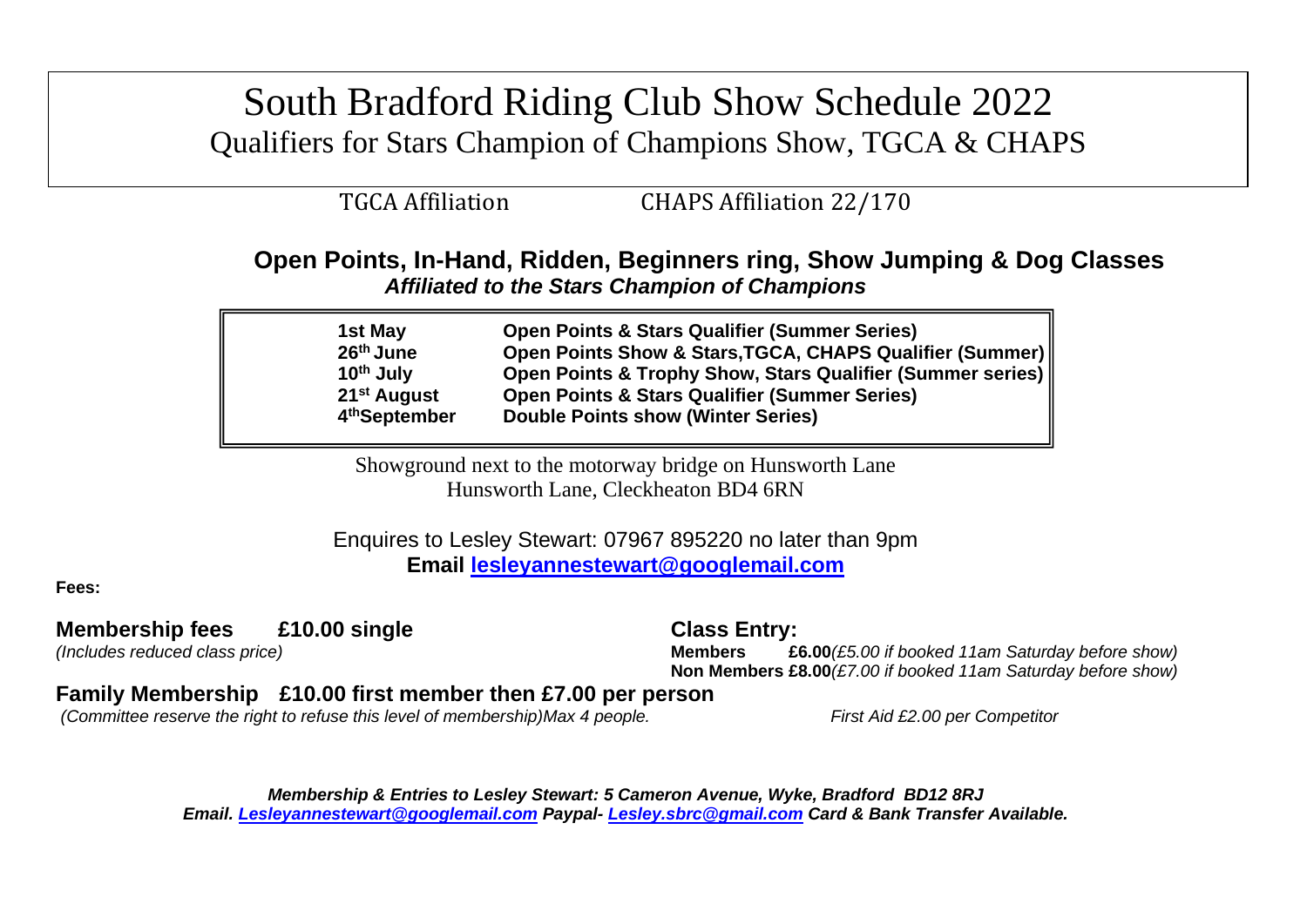|                 | <b>Bridgefield Beginners</b>      |            | <b>Batley Hall Equestrian EC</b> |              | <b>Glenroyd Rosettes</b>          |
|-----------------|-----------------------------------|------------|----------------------------------|--------------|-----------------------------------|
|                 | <b>Ring 1</b>                     |            | <u>Ring 2</u>                    |              | <u>Ring 3</u>                     |
| <b>Class B1</b> | <b>Beginners Showing 4-12 yrs</b> | Class $1*$ | Veteran 15+                      | Class 10 $*$ | Youngstock                        |
|                 |                                   |            |                                  |              | Foals Upto 3 years                |
| <b>Class B2</b> | <b>Beginners Showing 13 +yrs</b>  | Class 2    | <b>Best Filly/Mare</b>           | Class 11     | <b>Best Gelding / Stallion</b>    |
|                 |                                   |            | Open any height or breed         |              | Open any height or breed          |
| Class B3 $*$    | <b>Tiny Tots Handler 4-7 yrs</b>  | Class $3*$ | <b>Young Handler</b>             | Class 12     | <b>Senior Handler</b>             |
|                 |                                   |            | 8-16 years                       |              | 17 years & over                   |
| <b>Class B4</b> | <b>Best Mini Pony under 10hh</b>  | Class $4*$ | <b>Show / Hunter Type</b>        | Class 13     | Native / Show Cobs /              |
|                 |                                   |            |                                  |              | <b>Traditional</b>                |
| Class B5        | <b>Best Rescue / Blemished</b>    | Class $5*$ | <b>M &amp; M Large Breeds</b>    | Class $14*$  | <b>M &amp; M Small Breeds</b>     |
|                 |                                   |            | Welsh C & D, Dales, Fells,       |              | Welsh A & B, Exmoor, Dartmoor,    |
|                 |                                   |            | Connemara, Highland, NF          |              | Shetland etc.                     |
| <b>Class B6</b> | <b>Bonny Pony</b>                 | Class $6*$ | <b>True Coloured</b>             | Class 15     | <b>Unusual Coloured</b>           |
|                 |                                   |            | Skewbald & Piebald               |              | Dun, Palomino, spotted, roan etc. |
| Class B7        | <b>Best Mane &amp; Tail</b>       | Class $7*$ | <b>ROR/Riding Horse/Hack/</b>    | Class 16     | <b>Rare &amp; Foreign Breeds</b>  |
|                 |                                   |            | <b>Show Pony.</b>                |              |                                   |
| <b>Class B8</b> | <b>Best Figure 8</b>              | Class 8    | <b>Best Part Bred</b>            | Class 17     | Youngster 4,5 & 6 Yrs             |
|                 |                                   |            | Any height or breed              |              |                                   |
| <b>Class B9</b> | <b>RDA Inhand</b>                 | Class 9    | <b>Condition</b>                 | Class 18     | <b>Best New Combination</b>       |
|                 |                                   |            | Any Height or breed              |              | First full season together        |

Beginners In-hand Championship 1<sup>st</sup>& 2<sup>nd</sup> place prize winners Sponsored by Glenroyd Rosettes

**Ridden Classes Not before 1pm**

In-hand Championship 1<sup>st</sup>& 2<sup>nd</sup> Prize winners from ring 2 & 3 Sponsored by Landlord Direct Let's Leeds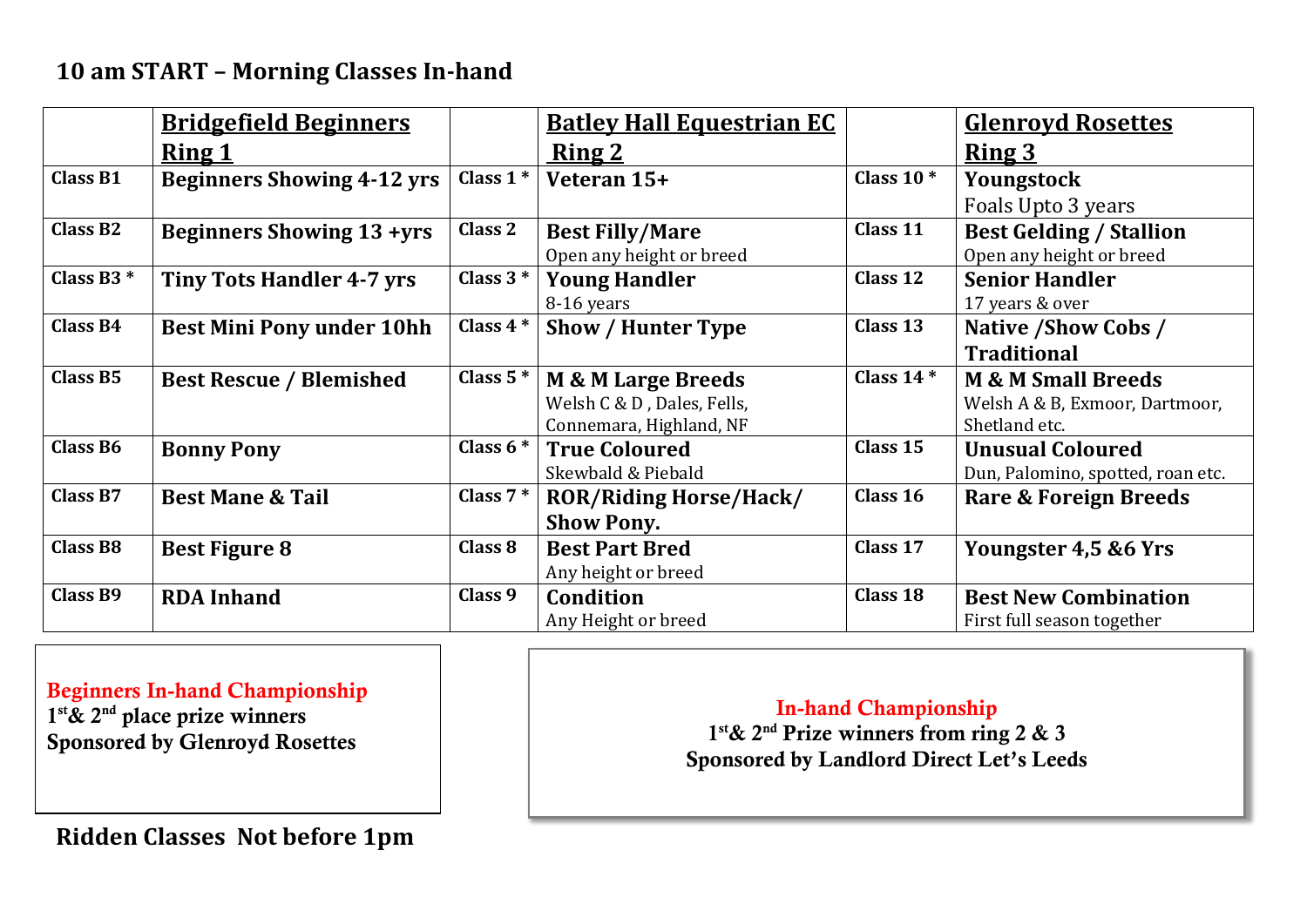| Ridden            | <b>Bridgefield Beginners</b>                                       | Ridden       | <b>Batley Hall Equestrian EC</b>                       | Ridden       | <b>Glenroyd Rosettes</b>        |
|-------------------|--------------------------------------------------------------------|--------------|--------------------------------------------------------|--------------|---------------------------------|
| NB <sub>1pm</sub> | <b>Ring 1</b>                                                      |              | <u>Ring 2</u>                                          |              | Ring 3                          |
|                   |                                                                    |              |                                                        |              |                                 |
| <b>Class B10</b>  | <b>Beginners Showing 4-12yrs</b>                                   | Class 19 $*$ | <b>Best Turned Out</b>                                 | Class 29 $*$ | <b>Riding Club Horse/Pony</b>   |
|                   |                                                                    |              |                                                        |              | To include small jump & cone    |
|                   |                                                                    |              |                                                        |              | weave, split for stars.         |
| <b>Class B11</b>  | <b>Beginners Showing 13 + yrs</b>                                  | Class 20 $*$ | <b>Open Lead Rein</b>                                  | Class 30 $*$ | <b>Working Hunter</b>           |
|                   |                                                                    |              | Snaffle bridle, rider 9 yrs and under                  |              | Horses / ponies split into      |
|                   |                                                                    |              | pony not exc 12.2hh lead rein<br>attached to noseband. |              | sections for Stars.             |
| <b>Class B12</b>  |                                                                    | Class 21     | <b>Walk &amp; Trot Horses</b>                          | Class 31     | <b>Best Part Bred</b>           |
|                   | <b>Best Rescue / Blemished</b>                                     |              | Over 14.2hh Suitable for young recently                |              | Any height or breed             |
|                   | Open to any horse or pony from a<br>rescue or blemished / scarred. |              | backed horses & nervous riders                         |              |                                 |
| Class B13 $*$     | <b>Lead Rein Equitation</b>                                        | Class 22 $*$ | <b>Veteran</b>                                         | Class 32     | Youngster 4,5 &6 yrs            |
|                   |                                                                    |              | Horses/ponies 15+                                      |              | Any height or breed             |
| <b>Class B14</b>  | <b>First Ridden</b>                                                | Class 23     | <b>New Combination</b>                                 | Class 33 $*$ | <b>Open Equitation</b>          |
|                   | Snaffle bridle, rider 12yrs and under                              |              | First Full season together                             |              | Split into age groups for Stars |
|                   | pony not exceeding 12.2hh                                          |              |                                                        |              |                                 |
| <b>Class B15</b>  | <b>Best Figure of 8</b>                                            | Class 24 $*$ | <b>Show / Hunter Type</b>                              | Class 34*    | Native/Show Cob /               |
|                   |                                                                    |              | Open to any height                                     |              | <b>Traditional</b>              |
| <b>Class B16</b>  | <b>Walk &amp; Trot Ponies</b>                                      | Class 25 $*$ | <b>M &amp; M Large breeds</b>                          | Class 35 $*$ | <b>M &amp; M Small breeds</b>   |
|                   | Suitable for young recently backed                                 |              | Inc Welsh C & D, Dales, Fells etc.                     |              | Welsh A, B, Shetlands, Exmoor,  |
|                   | ponies, have a go off lead Rein,                                   |              |                                                        |              | Dartmoor etc.                   |
| <b>Class B17</b>  | <b>Best Ridden Mini Pony</b>                                       | Class 26 $*$ | <b>True Coloured</b>                                   | Class 36     | <b>Unusual Coloured</b>         |
|                   | Under 10hh                                                         |              | Skewbald & Piebald                                     |              | Dun, Palomino, Spotted, Roan    |
| <b>Class B18</b>  | <b>RDA Ridden</b>                                                  | Class 27     | <b>Rare &amp; Foreign Breeds</b>                       | Class $37*$  | <b>ROR/Riding</b>               |
|                   |                                                                    |              |                                                        |              | horse/Hack/Show Pony            |
|                   |                                                                    | Class 28     | <b>Best Gelding / Stallion</b>                         | Class 38     | <b>Best Mare</b>                |
|                   |                                                                    |              | Open any height or breed                               |              | Open any height or breed        |

Beginners Ridden Championship 1 & 2 Prize Winners Sponsored by Glenroyd Rosettes Ridden Championship

1 st& 2nd Prize Winners from Ring 2 & 3 Sponsored By Landlord Direct Let's Leeds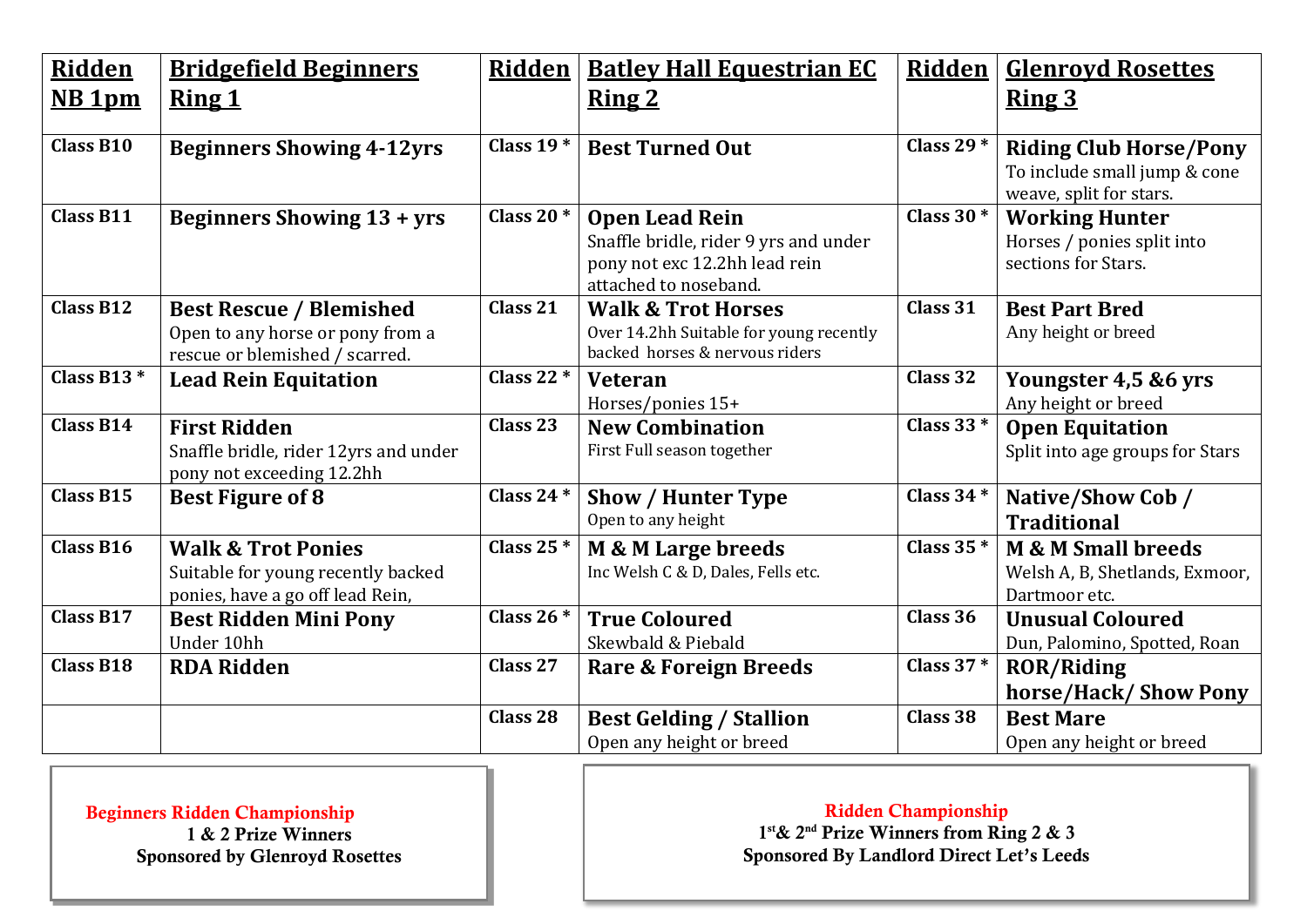## Show Jumping – Sponsored By TSV Gymnastics Cleckheaton Ring 10am Start

| £3.00<br><b>Clear Round</b><br>Only | Clear Round (A) horses $\&$ ponies                                     | £3.00<br><b>Clear Round</b><br>Only | Clear Round (B) horses $\&$ ponies  |
|-------------------------------------|------------------------------------------------------------------------|-------------------------------------|-------------------------------------|
| Class J1                            | <b>RDA Jumping</b>                                                     | Class J6                            | Members Cup – SBRC members only     |
| Class J2                            | 40cm Ponies<br>40cm Horses                                             | Class J7                            | 70cm Ponies<br>70cm Horses          |
| Class $J3$                          | 50cm Ponies<br>50cm Horses                                             | Class J8                            | 80cm Ponies<br>80cm Horses          |
| Class $J4$                          | Pairs Geriatrix & Junior Jumping<br>Rider 30 yrs and Junior 17 & Under | <b>Class J9</b>                     | Open 95cm Plus Horses & Ponies      |
| Class J5                            | 60cm Ponies<br>60cm Horses                                             |                                     | <b>Class J10</b>   Chase-me-Charlie |

Class Fees On Day Members £6.00 Non-Members £8.00

In all classes ponies will jump first including jump off, followed by Horses.

All ponies to be 14.2 and under, ridden by riders 17 years and under as of 1<sup>st</sup> January current year.

Adults on ponies or juniors on horses to compete in the horse classes.